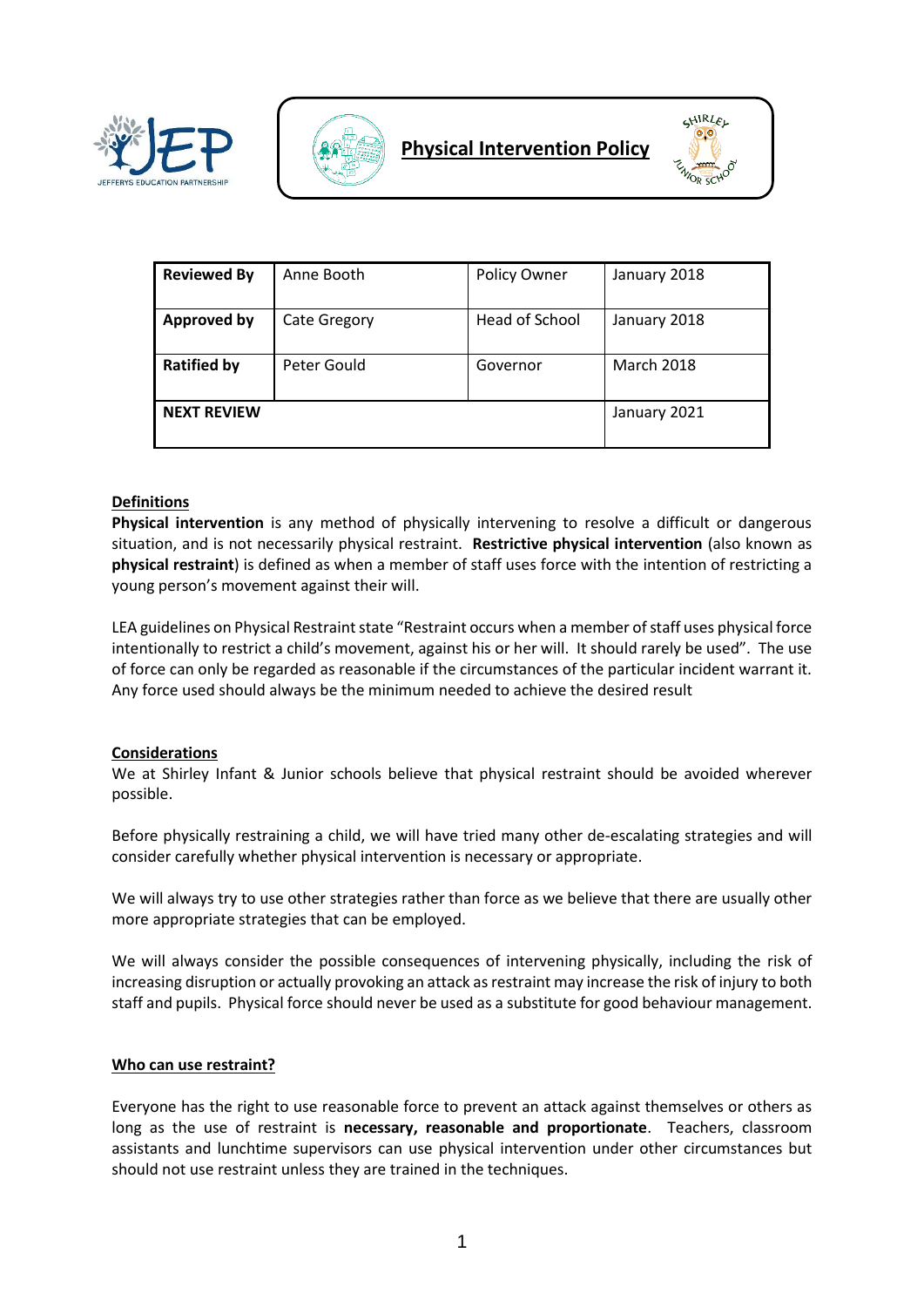These arrangements apply at all times when the school has responsibility for pupils and extend to times when pupils are at after-school clubs and are off site on educational trips.

The policy does not apply to situations after children have been dismissed at the end of the school day and left the school site.

A teacher should not intervene if he or she believes they may be at risk of injury. In these circumstances the teacher should remove other pupils who might be at risk and summon assistance from a colleague or colleagues. Designated staff trained in Team Teach will be called to restrain a child should it be reasonable to do so. Until assistance arrives the teacher should continue to attempt to defuse the situation orally (if at all possible) and try to prevent the incident from escalating.

# **Types of incidents**

There is a wide variety of situations in which reasonable force might be appropriate, or necessary, to control or restrain a pupil.

They will fall into three broad categories:-

- Where action is necessary in self-defence or because there is an imminent risk of injury
- Where there is a developing risk of injury
- Where a pupil is behaving in a way that is compromising good order and discipline

Examples of situations that fall within one of the first two categories are:-

- A pupil attacks a member of staff, or another pupil
- Pupils are fighting
- A pupil is causing, or at risk of causing, injury or damage by accident, by rough play, or by misuse of dangerous materials or objects
- A pupil absconds from a class or tries to leave school (N.B. this will only apply if a pupil could be at risk if not kept in the classroom or at school)

Examples of situations that fall into the third category are:

- A pupil persistently refuses to obey an order to leave a classroom
- A pupil is behaving in a way that is seriously disrupting a lesson

### **Physical Intervention/Restraint – Reasonable force**

Acceptable physical intervention or restraint can take a number of forms, namely:-

Intervention:

- Physically interposing between pupils
- Blocking a pupil's path

Restraint:

- Holding
- Pushing
- Pulling
- Leading a pupil by hand or arm
- Shepherding a pupil away by placing a hand in the centre of the back
- In extreme circumstances using more restrictive holds.
- Containing a pupil in a confined space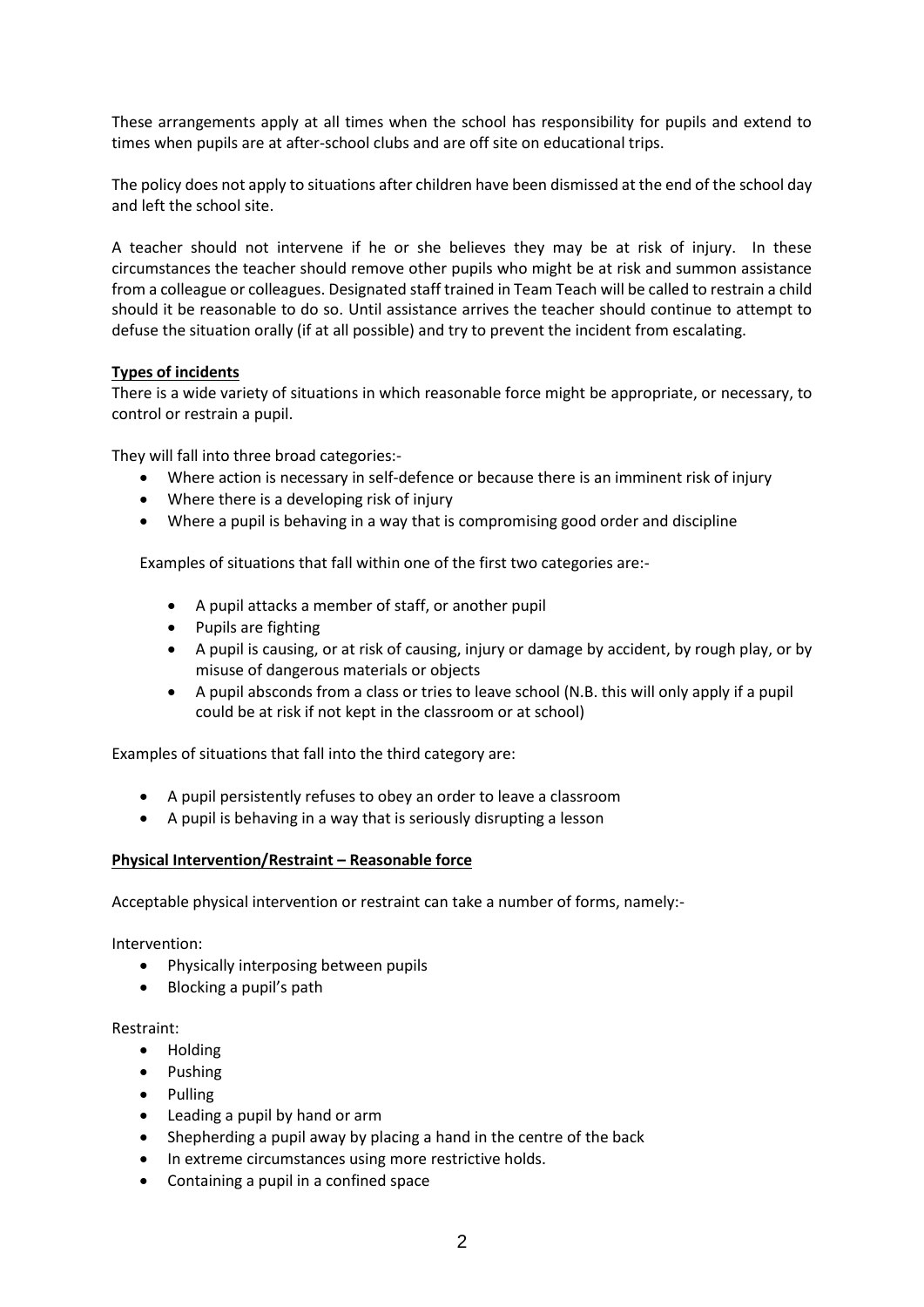# **Unreasonable force**

Staff should not act in a way that might reasonably be expected to cause injury, namely:-

- Holding a pupil around the neck, or by the collar, or in any other way that might restrict the pupil's ability to breathe
- Slapping, punching or kicking a pupil
- Twisting or forcing limbs against a joint
- $\bullet$  Tripping a pupil
- Holding or pulling a pupil by the hair
- Holding a pupil face down on the ground
- Any hold that may restrict breathing

Staff should always avoid touching or holding a pupil in a way that might be considered indecent.

# **Practical Strategies**

Before intervening physically, staff should, wherever practicable, tell the pupil who is misbehaving to stop and also make it clear what will happen if he or she does not.

Communication must continue with the pupil throughout the incident and it should be made clear to the pupil that contact or restraint will stop as soon as it ceases to be necessary.

A calm and measured approach to the situation is needed at all times. Members of staff should never give the impression that they have lost their temper or are acting out of anger, or frustration. Members of staff will not punish the pupil by physical injury or cause humiliation.

### **Practical Responses**

**DO:**

- Remain controlled
- Talk clearly and give clear instructions
- Keep talking (calm requests for desired behaviour)
- Tell the child we care enough about them not to let them continue what they were doing.
- If a child needs to be removed from a classroom, move with the child towards the classroom entrance, or if outside towards the main office area
- Request help and tell the pupil you are requesting help
- In order to help keep calm remove any audience where possible
- Remove other people if they are in danger
- Remove potential weapons
- Assume that the child is going to calm down

### **DON'T:**

- Use confrontational body language
- Engage in prolonged or exaggerated eye contact
- Use confrontational language, e.g. "stop being childish"
- Use physical intervention unless other non-physical methods of calming have been tried.

# **After an incident of restraint**

The Head Teacher must be notified as soon as possible about any incident in which physical force is used to control or restrain a pupil.